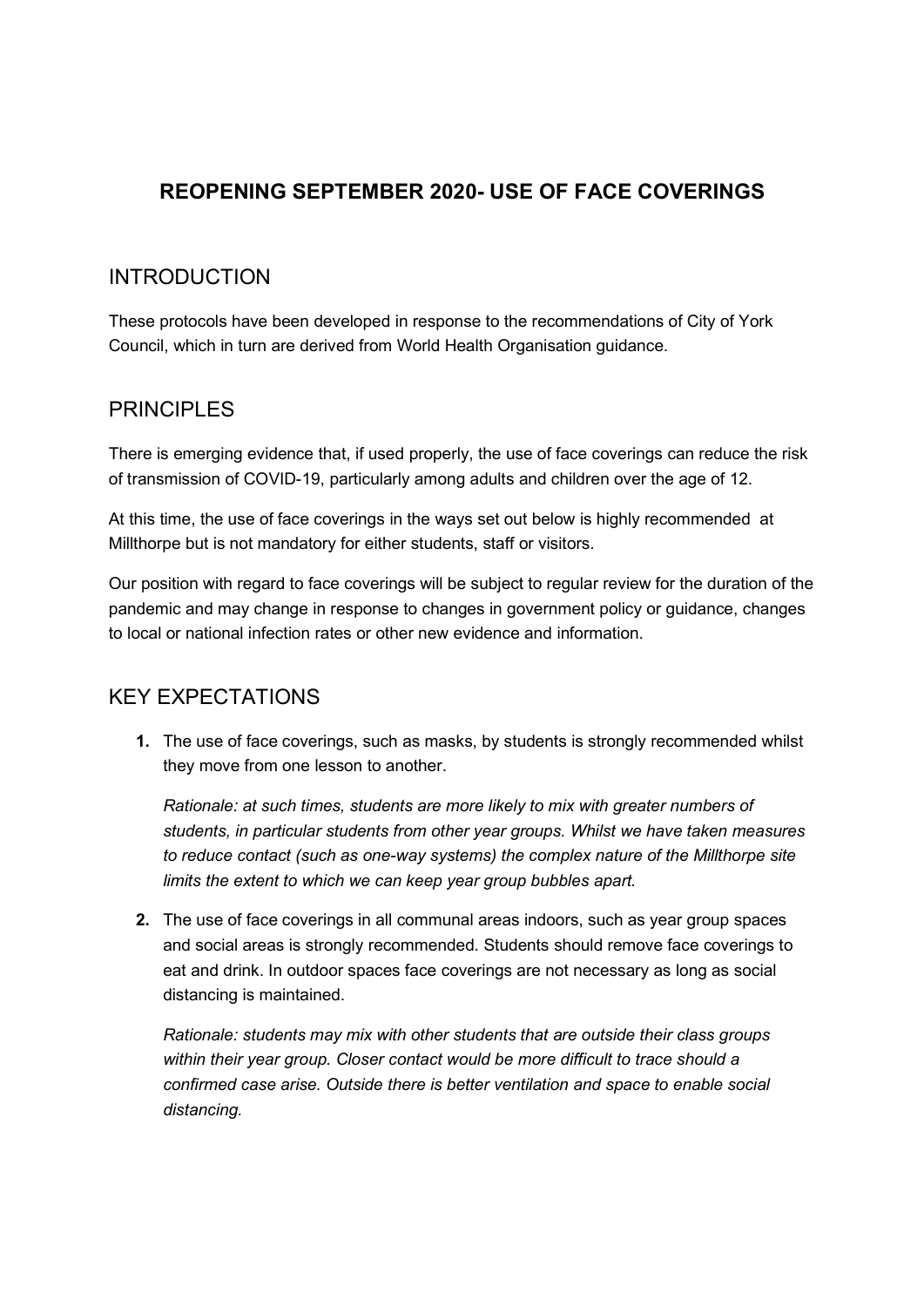3. There is no expectation that students will wear face coverings whilst in lessons but they will be free to do so if they wish. If they do choose to wear one in a lesson, they will be expected to wear it for the full lesson and not to remove it, fiddle with it etc (see below).

Rationale: in lessons, students will be with their own half year group only (in KS3) and in smaller numbers, fully supervised and with furniture arranged to avoid students facing one another. The risk of transmission is therefore greatly reduced in this context, whilst the impact on communication and the risk of misuse of face coverings (which can lead to increased transmission risks) are increased.

4. Staff will have the option to wear a clear visor at any time and the option to wear either a visor or an alternative face coverings when in communal spaces. Visors are preferred as they do not impede communication with students.

# PROTOCOLS FOR SAFE AND APPROPRIATE USE OF FACE COVERINGS

#### 1. Suitability

Face coverings should meet the requirements as set out by the Government for use in other contexts, such as shops and public transport, i.e.

- Cover mouth and nose whilst allowing you to breathe comfortably
- Be secured to the head by ties or ear loops
- Be made of a material that you find to be comfortable and breathable, such as cotton
- Ideally include at least two layers of fabric (3 is recommended)
- If reusable, able to be washed with other laundry items (see below)

#### 2. Washing

Reusable masks should be washed before coming to school each day.

#### 3. Disposable Coverings

If disposable, they should only be worn once before being disposed of, so students should bring enough for each occasion they need to use one throughout the day. For this reason, disposable masks are not recommended for regular use.

#### 4. Putting on masks

Before donning, hands should be thoroughly washed or sanitised. This will fit in with the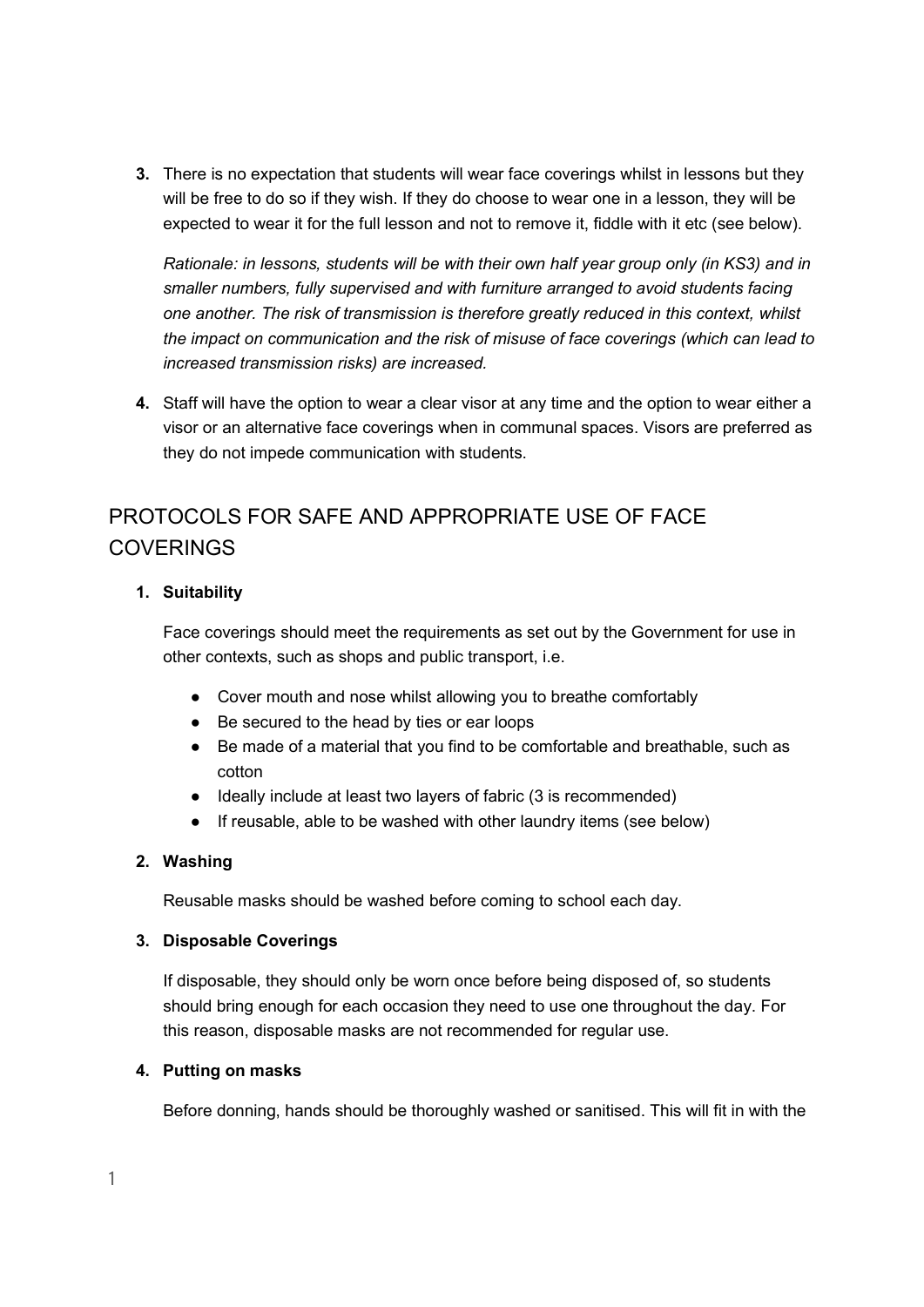existing protocols for handwashing and sanitising between lessons.

#### 5. Wearing

Once in place, the mask should be left alone until it is removed.

In particular, students shouldn't touch or fiddle with masks, take them off and put them on again or wear them on the chin or neck.

#### 6. Removal and Storage

Before removing, hands should be washed thoroughly or sanitised. This will fit in with the existing protocols for handwashing and sanitising between lessons.

Students should only handle the ties or straps.

Disposable masks should be disposed of into a bin.

Reusable masks should be placed inside a sealable plastic bag.

Once removed, hands should be washed thoroughly or sanitised.

#### 7. Sharing and Touching

Students should never touch one another's masks, either when worn or when stored. Students should never wear another student's mask, even if they believe it to be unworn.

## OTHER CONSIDERATIONS

- 1. Students who would normally be exempt from wearing a face covering for the reasons set out by the government legislation (e.g. health reasons) would not be expected to wear one in school. We will not ask students or parents to provide evidence of exemption.
- 2. As wearing a face covering is not mandatory, students who do not meet the government's exemption criteria but find wearing one difficult for other reasons can choose not to wear one. We will not ask students or parents to justify their decision not to wear a covering.
- 3. Students can choose to wear clear visors at any time during the school day, including lessons if they wish. Naturally, they would not then need to change into a mask between lessons but must observe the hygiene and usage rules set out above.
- 4. In line with government legislation, students must wear face coverings if they travel to school by public transport. Reusable coverings can then be used during the school day, subject to the above hygiene and usage rules.